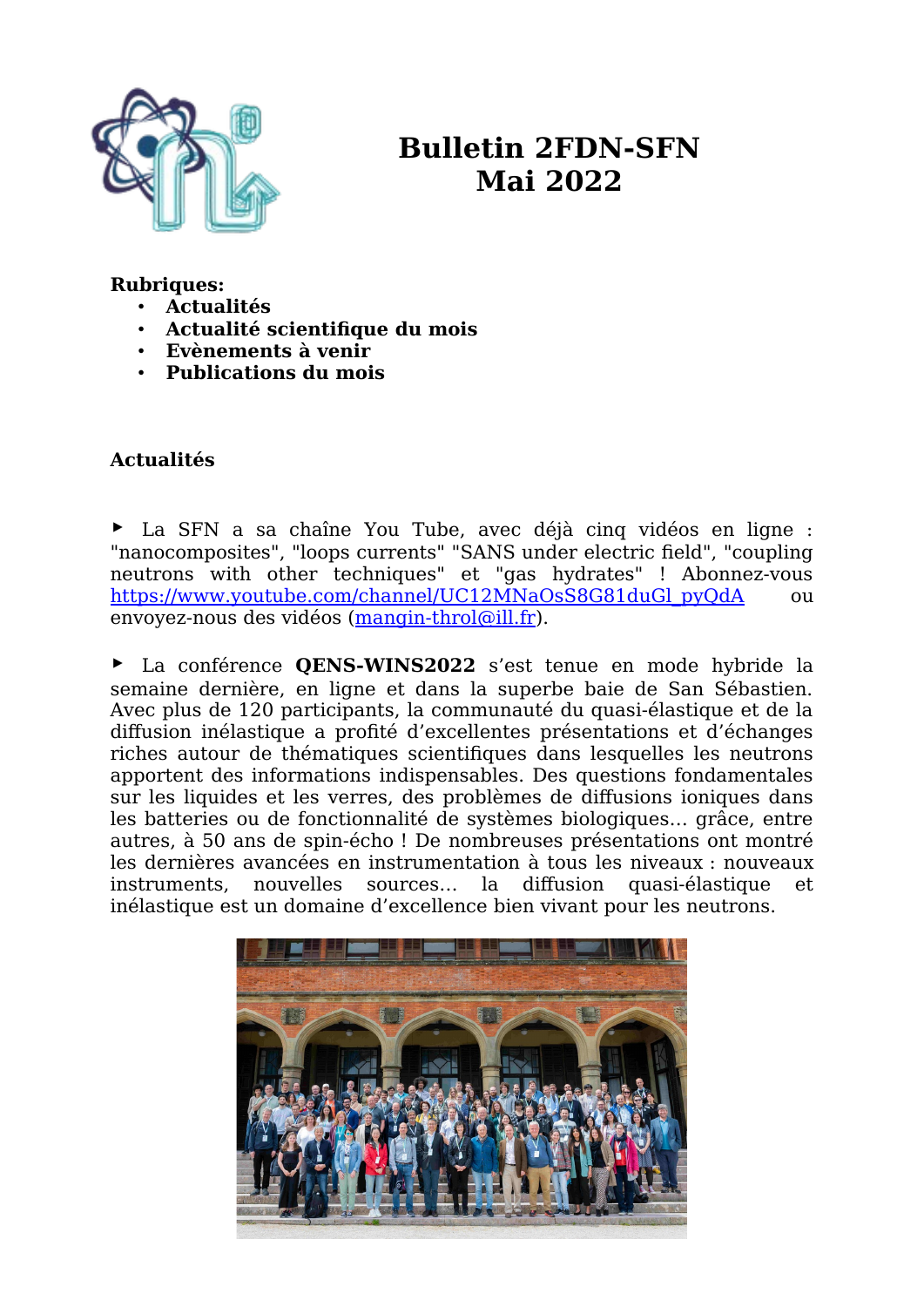▶ Le colloque dédié à *la structure extraordinaire des choses* 

*ordinaires* organisé à l'ILL du 18 au 20 mai a été l'occasion de rendre un hommage émouvant

à la carrière trop courte de notre amie et collègue Isabelle Grillo. Les exposés scientifiques ont permis de retracer ses apports importants sur l'effet Ouzo, la physique des liposomes, le traitement de données de diffusion aux petits angles ou la construction du diffractomètre D33.



*Innauguration de la salle Isabelle Grillo à l'ILL. Crédit photo : Stéphanie Monfront, ILL*

## **Actualité scientifique du mois :**

### **Strikingly Different Roles of SARS-CoV-2 Fusion Peptides Uncovered by Neutron Scattering**

## Armando Maestro<sup>1,2</sup> and Nathan Zaccai<sup>3</sup>

 $1$  Centro de Física de Materiales (CSIC, UPV/EHU) - Materials Physics Center MPC, Paseo Manuel de Lardizabal 5, E-20018 San Sebastián, Spain.

<sup>2</sup>IKERBASQUE—Basque Foundation for Science, Plaza Euskadi 5, Bilbao, 48009 Spain

<sup>3</sup> Cambridge Institute for Medical Research, University of Cambridge, Cambridge CB22 7QQ, United Kingdom.

*En raison de la pandémie du COVID-19, il est devenu important de comprendre les mécanismes moléculaires à la base de l'infection par les coronavirus. Une étape critique dans la pénétration du virus SARS-CoV-2 dans la cellule se produit lorsque la protéine virale Spike sert de médiateur de la fusion entre les membranes du virus et de son hôte. Notre récente publication dans le Journal of the American Chemical Society présente une étude du rôle joué par certaines régions de la protéine Spike et de l'influence du calcium et du cholestérol dans le processus de fusion par diffusion des neutrons. Nos résultats ont révélé*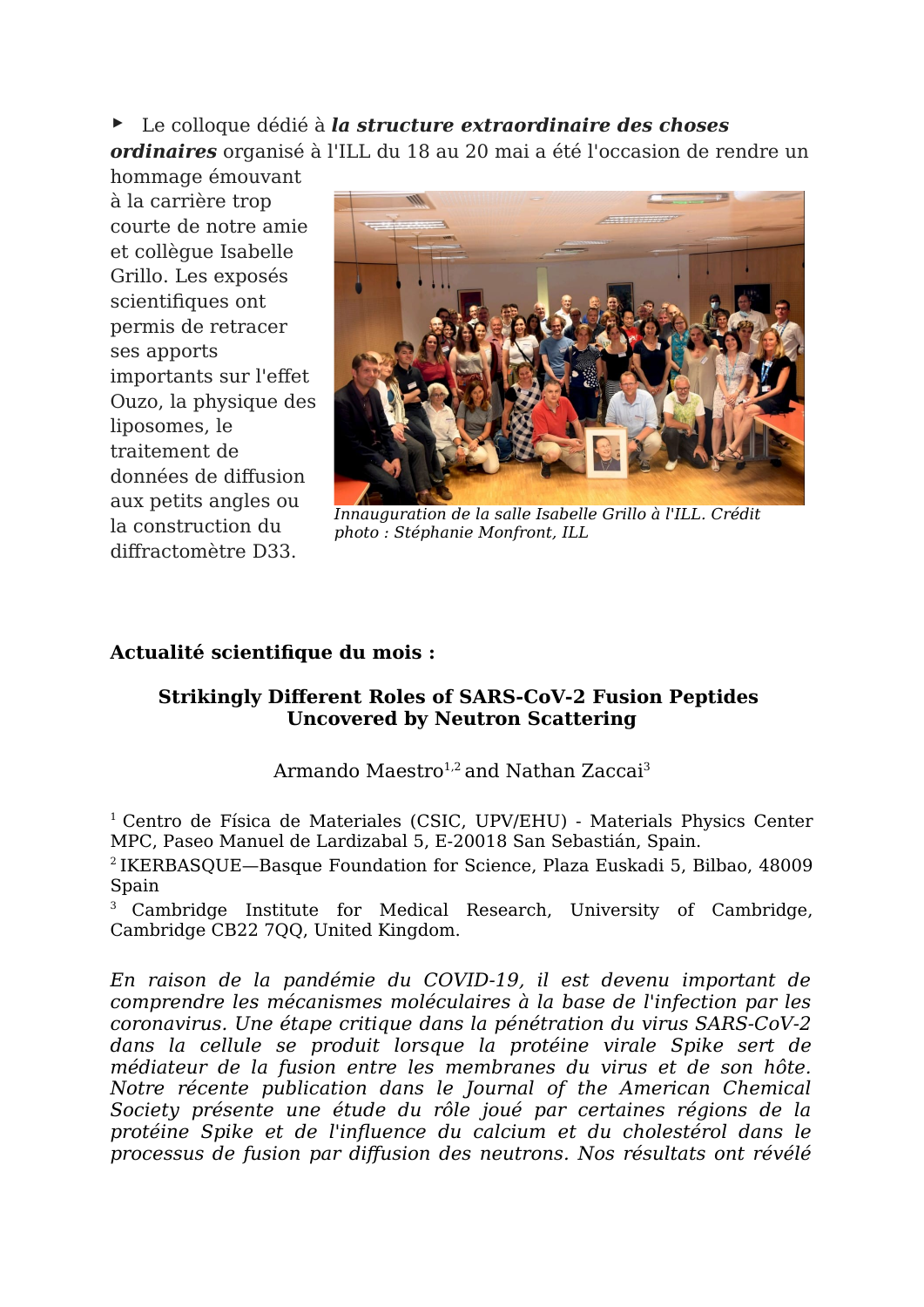*que des fonctions étonnamment différentes sont codées dans cette protéine.*

*Due to the COVID-19 pandemic, a thorough understanding of the molecular mechanisms of cellular infection by coronaviruses has become imperative. A critical stage in cell entry by the SARS-CoV-2 virus occurs when its Spike protein mediates fusion between viral and host membranes. Recently published in the Journal of the American Chemical Society, we presented a detailed investigation of the role of selected regions of the Spike protein, and the influence of calcium and cholesterol, in this fusion process.* 

Importantly, in order to gain insights about how the fusion proceeds in vivo, we recreated important elements of the fusion mechanism by simplifying the system down to its core elements, amenable to experimental analysis by neutron scattering. In our in vitro models, cellular membranes were mimicked with hydrogenated and deuterated lipid monolayers and bilayers, produced in a recently set-up facility within the Partnership for Soft Condensed Matter at the ILL (www.ill.eu/L-Lab), while different sections of the Spike protein's unstructured region, crucial for viral fusion, were synthesised as (fusion) peptides.

Structural information from specular neutron reflectometry<sup>[1](#page-2-0)</sup> and small angle neutron scattering<sup>[2](#page-2-1)</sup>, complemented by dynamical information from quasi-elastic and spin-echo neutron spectroscopy<sup>[3](#page-2-2)</sup>, was therefore employed to study the interaction of fusion peptides with model membrane. Neutrons are particularly well suited for the study of soft and biological matter since they allow measurements at room-temperature with better than nanometer resolution and at energies corresponding to thermal fluctuations. They are non-destructive and highly penetrating, thus allowing work in physiological conditions. Furthermore, as neutrons interact very differently with hydrogen  $(^1H)$  and deuterium  $(^2H)$ , it is possible through isotopic substitution, for example in lipids, to observe hydrogen atoms and water molecules in biological samples, and therefore highlight structural and chemical differences in specific regions of interest.

Our experiments revealed strikingly different functions encoded in the Spike fusion domain. Calcium drives the N-terminal of the Spike fusion domain to fully cross the host plasma membrane. Removing calcium, however, reorients the peptide back to the lipid leaflet closest to the virus, leading to significant changes in lipid fluidity and rigidity. In conjunction with other regions of the fusion domain, which are also positioned to bridge and dehydrate viral and host membranes, the molecular events leading to cell entry by SARS-CoV-2 are proposed.

The data are of interest not only in the context of the current COVID-19 pandemic, but they also provide a powerful interdisciplinary framework for future investigations of eukaryotic and viral fusion

<span id="page-2-0"></span><sup>1</sup> FIGARO reflectometer, ILL, Grenoble, France

<span id="page-2-1"></span><sup>2</sup> D22, ILL

<span id="page-2-2"></span><sup>3</sup> IN5 and IN15 spectrometers, ILL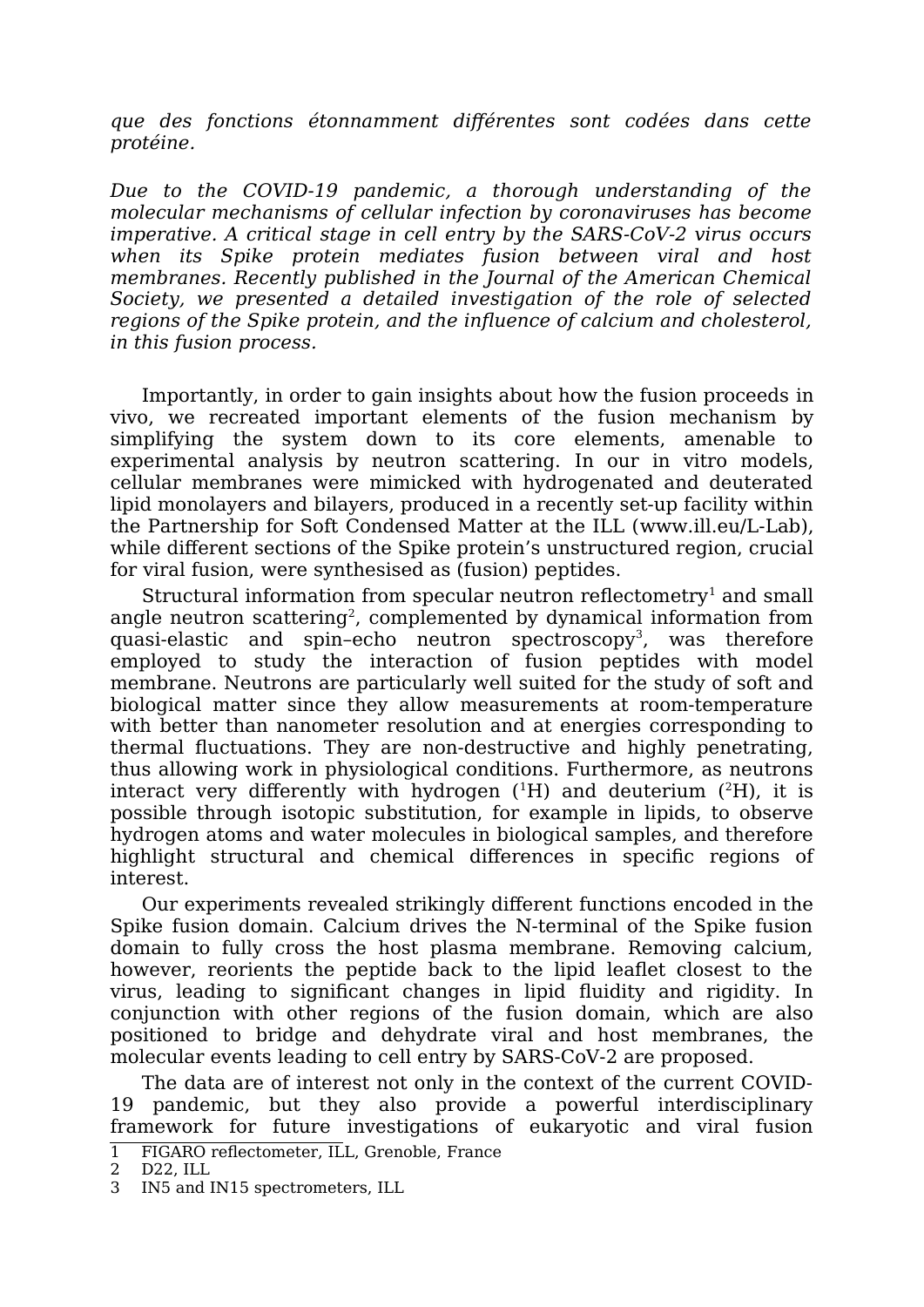mechanisms. For example, it remains to be discovered if other viral fusion peptides can also harpoon through cellular membranes during infection. Our comprehensive study will also interest a wider audience, since this scientific approach, combining structural and dynamics characterization by neutrons under physiological conditions, can be readily applied to many biological questions.

**Reference** : Santamaria A, Batchu KC, Matsarskaia O, Prévost SF, Russo D, Natali F, Seydel T, Hoffmann I, Laux V, Haertlein M, Darwish TA, Russell RA, Corucci G, Fragneto G, Maestro A, Zaccai NR. Strikingly Different Roles of SARS-CoV-2 Fusion Peptides Uncovered by Neutron Scattering. *J Am Chem Soc.* **(2022) 144(7):2968-2979. DOI: 10.1021/jacs.1c09856.** 



*Schematic view of how during SARS-Cov-2 infection, the critically important fusion of human and viral membranes is induced by the viral Spike protein. The presence of calcium (Ca+) drives the fusion peptides of the Spike protein to harpoon through the host cell membrane's lipid bilayer, while other regions of the Spike protein help bridge viral and host membranes, thereby facilitating fusion.*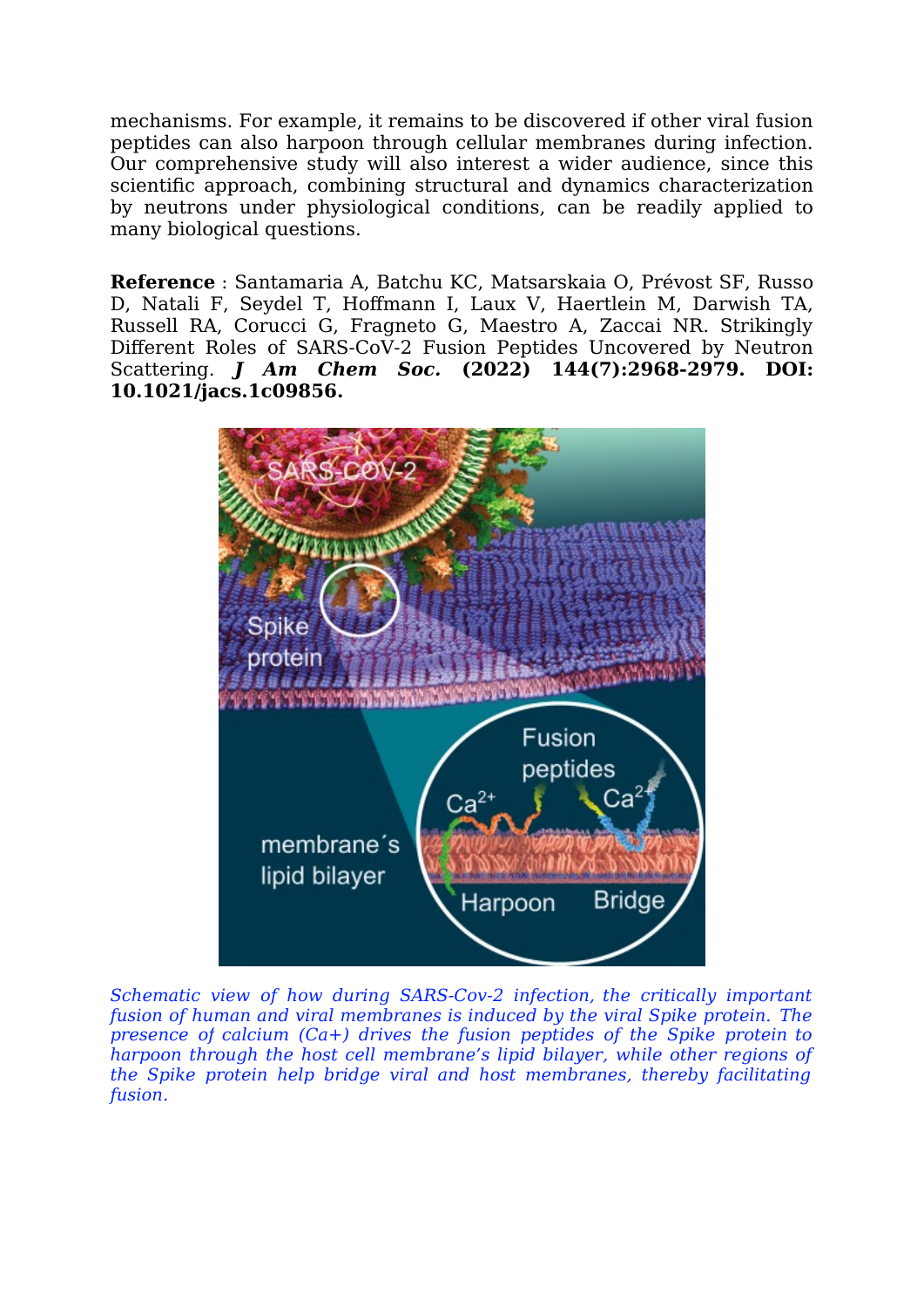#### **Evènements à venir** (voir aussi

<https://neutronsources.org/calendar.html>)

- **International meeting on challenges and opportunities for HiCANS : June 20th 2022.**
- **15th Bombannes summer school on scattering applied to soft condensed matter**, 20-28 june 2022 https://workshops.ill.fr/event/219/
- **ICNS 2022 12TH INTERNATIONAL CONFERENCE ON NEUTRON SCATTERING, 21 Aug 2022 - 25 Aug 2022 • Buenos Aires, Argentina -** <https://www.sni-portal.de/en/files/FlyerICNS2022B.pdf>
- **ECM33**, 33rd European Crystallographic Meeting, Versailles, France, 23-27 August 2022.<https://www.ecm33.fr/>
- **JCM18, 22-26 août 2022**,<http://jmc2022.univ-lyon1.fr/fr>.
- **Third ESS and ILL European Users Meeting, Oct. 5th to 7th <b>Th** 2022<http://www.neutrons4europe.com/>- **Abstract submission by June 8th**
- CONFIT **5th International Workshop on Dynamics in Confinement**, Oct 11th-13th, Grenoble, France - **Abstract submission by June 19th.**
- **MATERIAUX 2022**, 24-28 octobre 2022, Lille  [https ://materiaux2022.org/](https://materiaux2022.org/)
- **DYNAmics of FUNctional materials** workshop (**DYNAFUN**). **12th-15th of September 2022,** in Saint-Jorioz, Annecy, France. We invite you to visit our website [HERE](https://workshops.ill.fr/e/DYNAFUN) for more information
- **"Synchrotron and neutron studies of glasses and melts",** 13- 14 octobre 2022, synchrotron SOLEIL. Workshop parrainé par la SFN dans le cadre de l'année internationale du verre. **<https://www.iyog2022.org/>[.](https://eye.sbc32.com/c?p=wAbNA8bDxBDQrW3QrEJG0K1G0NPQmev6XuPQm9CQ0J_EECfQzRonZuNF0JDQqtCZ0Jo8Mhhz0L25aHR0cHM6Ly93d3cuaXlvZzIwMjIub3JnL7g1YmYzZGZhYWI4NWI1MzQ5OWVkZGViZTa4NjI1N2QxNmE3OWI5ZmI0NTY1NzI3NWZkwLZyQnRUYVNzZlNiV1VqT2dMVFRVSmZ3rWV5ZS5zYmMzMi5jb23EFNCDQNC20JXvMtDJ0NRBf9CrKAj8f0sb9NC70M4)**
- **JdN2022**, Biarritz, France, du 14 au 17 novembre 2022. **<https://jdn-conference.net/>**

**Publications du mois** (ordonnées par thématiques : magnétisme, matériaux, matière molle, biophysique, autres)

- 1 Coey, J., Givord, D. & Fruchart, D. Metallic Nitride and Carbide Perovskites: History and Prospects. *ECS Journal of Solid State Science and Technology* 11 055002 doi:[https:/doi.org/10.1149/2162-8777/ac6695](https://doi.org/10.1149/2162-8777/ac6695) (2022).
- 2 Khan, N. *et al.* Combined inelastic neutron scattering and ab initio lattice dynamics study of FeSi.*Physical Review B* 105 134304 doi:[https:/doi.org/10.1103/PhysRevB.105.134304](https://doi.org/10.1103/PhysRevB.105.134304) (2022).
- 3 Turchenko, V. A. *et al.* Impact of In3+ cations on structure and electromagnetic state of M−type hexaferrites. *Journal of Energy Chemistry* 69 667-676 doi:[https:/doi.org/10.1016/j.jechem.2021.12.027](https://doi.org/10.1016/j.jechem.2021.12.027) (2022).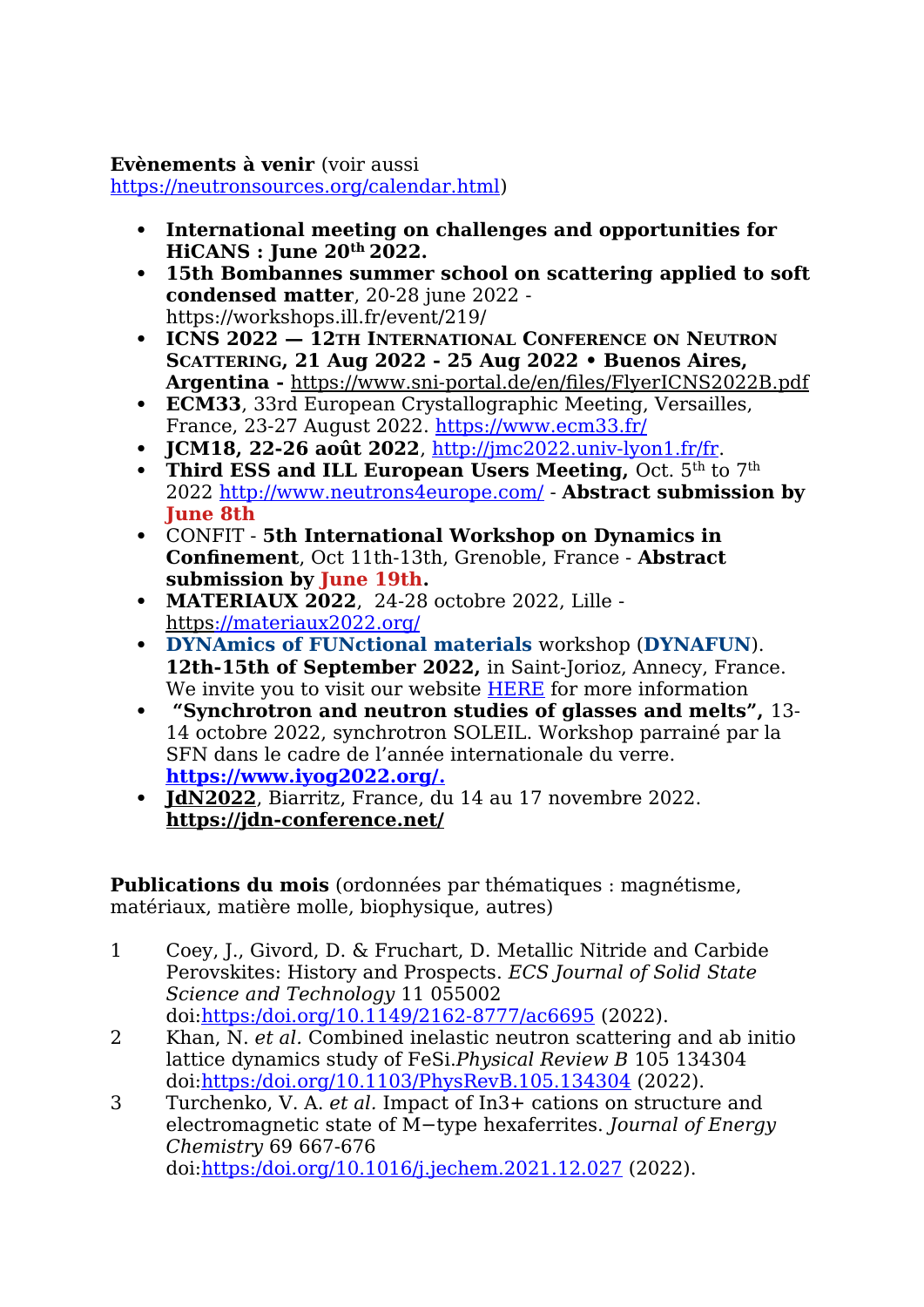- 4 Cheikh Sleiman, H., Tengattini, A., Briffaut, M., Huet, B. & Dal Pont, S. Drying of mortar at ambient temperature studied using high resolution neutron tomography and numerical modelling. *Cement and Concrete Composites* 104586 doi:<https://doi.org/10.1016/j.cemconcomp.2022.104586> (2022).
- 5 Joubert, J.-M. Intermetallic compounds of the Cr–Mn system investigated using in situ powder neutron diffraction: The reported order-disorder transformation of the σ phase elucidated. *Intermetallics* 146 107580 doi:<https://doi.org/10.1016/j.intermet.2022.107580> (2022).
- 6 Pineda-Romero, N., Witman, M., Stavila, V. & Zlotea, C. The effect of 10 at.% Al addition on the hydrogen storage properties of the Ti0.33V0.33Nb0.33 multi-principal element alloy. *Intermetallics* 146 107590 doi[:https:/doi.org/10.1016/j.intermet.2022.107590](https://doi.org/10.1016/j.intermet.2022.107590) (2022).
- 7 Poree, V. *et al.* Crystal-field states and defect levels in candidate quantum spin ice Ce2Hf2O7. *Physical Review Materials* 6 doi:[https:/doi.org/10.1103/PhysRevMaterials.6.044406](https://doi.org/10.1103/PhysRevMaterials.6.044406) (2022).
- 8 Soloy, A. *et al.* Effect of Particle Size on LiNi0.6Mn0.2Co0.2O2 Layered Oxide Performance in Li-Ion Batteries. *ACS Applied Energy Materials* doi[:https:/doi.org/10.1021/acsaem.1c03924](https://doi.org/10.1021/acsaem.1c03924) (2022).
- 9 Vottero, E. *et al.* Evidence for H2-Induced Ductility in a Pt/Al2O3 Catalyst. *ACS Catalysis* 5979-5989 doi:[https:/doi.org/10.1021/acscatal.2c00606](https://doi.org/10.1021/acscatal.2c00606) (2022).
- 10 Zhang, X. L. *et al.* Unconventional twin deformation of Ni-Mn-Ga 7M martensite under tension mediated by the collective lattice reorientation from a-c twin to b-c twin. *Acta Materialia* 227 doi:[https:/doi.org/10.1016/j.actamat.2022.117729](https://doi.org/10.1016/j.actamat.2022.117729) (2022).
- 11 Denk, P. *et al.* Cloud point, auto-coacervation, and nematic ordering of micelles formed by ethylene oxide containing carboxylate surfactants. *Journal of colloid and interface science* 621 470-488 doi:[https:/doi.org/10.1016/j.jcis.2022.04.04](https://doi.org/10.1016/j.jcis.2022.04.04)6 (2022).
- 12 Liu, C. *et al.* Chain Conformation and Liquid-Crystalline Structures of a Poly(thieno)thiophene br. *Macromolecules* 55 2892-2903 doi:[https:/doi.org/10.1021/acs.macromol.2c00143](https://doi.org/10.1021/acs.macromol.2c00143) (2022).
- 13 Bicout, D. J., Cisse, A., Matsuo, T. & Peters, J. The dynamical Matryoshka model: 1. Incoherent neutron scattering functions for lipid dynamics in bilayers. *Biochimica et biophysica acta. Biomembranes* 183944

doi:[https:/doi.org/10.1016/j.bbamem.2022.183944](https://doi.org/10.1016/j.bbamem.2022.183944) (2022).

- 14 Cisse, A. *et al.* The dynamical Matryoshka model: 2. Modeling of local lipid dynamics at the sub-nanosecond timescale in phospholipid membranes. *Biochimica et biophysica acta. Biomembranes* 1864 183950 doi:[https:/doi.org/10.1016/j.bbamem.2022.183950](https://doi.org/10.1016/j.bbamem.2022.183950) (2022).
- 15 Clavier, B. *et al.* Revisiting Mg solubility in CuO nanorods: limit probed by neutron diffraction and effect on the particle toxicity towards bacteria in water. *Dalton transactions (Cambridge, England : 2003)* doi:[https:/doi.org/10.1039/d2dt00352j](https://doi.org/10.1039/d2dt00352j) (2022).
- 16 Drago, V. N. *et al.* Microgravity crystallization of perdeuterated